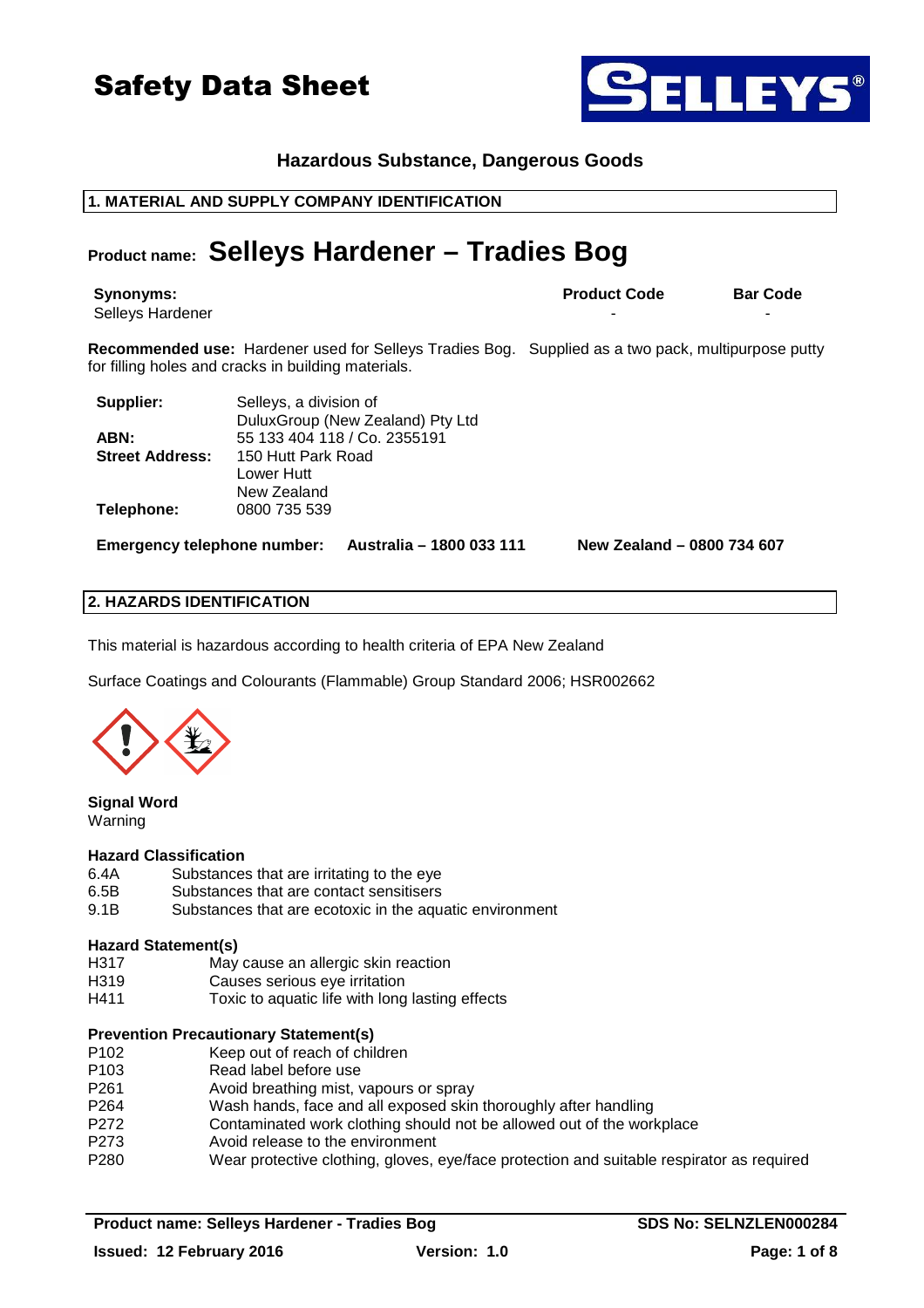

#### **Response Precautionary Statement(s)**

| P <sub>101</sub> | If medical advice is needed, have product container or label at hand                               |
|------------------|----------------------------------------------------------------------------------------------------|
| P312             | Call a POISON CENTRE or doctor/physician if you feel unwell                                        |
| P302+352         | IF ON SKIN: Wash with soap and water                                                               |
| P362             | Take off contaminated clothing and wash before reuse                                               |
| P333+313         | If skin irritation or a rash occurs: Get medical advice/attention                                  |
|                  | P305+351+338 IF IN EYES: Rinse cautiously with water for several minutes. Remove contact lenses if |
|                  | present and easy to do – continue rinsing                                                          |
| P337+313         | If eye irritation persists get medical advice/attention                                            |
| P391             | Collect spillage                                                                                   |

#### **Storage Precautionary Statement(s)**

Not allocated

#### **Disposal Precautionary Statement(s)**

P501 Dispose of contents/container in accordance with local, regional, national and international regulations

#### **DANGEROUS GOODS CLASSIFICATION**

Classified as Dangerous Goods by the criteria of the "Australian Code for the Transport of Dangerous Goods by Road & Rail" and the "New Zealand NZS5433: Transport of Dangerous Goods on Land".

**Class:** 3 Flammable Liquid

As PART B for UN 3269 - POLYESTER RESIN KIT

| 3. COMPOSITION INFORMATION                                                        |                            |                                           |  |
|-----------------------------------------------------------------------------------|----------------------------|-------------------------------------------|--|
| <b>CHEMICAL ENTITY</b>                                                            | CAS NO.                    | <b>PROPORTION</b>                         |  |
| Dibenzoyl peroxide<br>Zinc stearate<br>Ingredients determined to be non-hazardous | $94-36-0$<br>557-05-1<br>- | $30 - 60%$<br>$1 - 10%$<br><b>Balance</b> |  |
|                                                                                   |                            | 100%                                      |  |

#### **4. FIRST AID MEASURES**

**Inhalation:** Remove victim from exposure - avoid becoming a casualty. Remove contaminated clothing and loosen remaining clothing. Allow patient to assume most comfortable position and keep warm. Keep at rest until fully recovered. If breathing laboured and patient cyanotic (blue), ensure airways are clear and have a qualified person give oxygen through a facemask. If breathing has stopped apply artificial respiration at once. In the event of cardiac arrest, apply external cardiac massage. Seek immediate medical advice.

**Skin contact:** If skin or hair contact occurs, remove contaminated clothing and flush skin and hair with running water. If swelling, redness, blistering or irritation occurs seek medical assistance.

**Eye contact:** If in eyes, hold eyelids apart and flush the eyes continuously with running water. Continue flushing until advised to stop by the Poisons Information Centre or a Doctor; or for at least 15 minutes and transport to Doctor or Hospital.

**Ingestion:** Rinse mouth with water. If swallowed, do NOT induce vomiting. Give a glass of water to drink. Never give anything by the mouth to an unconscious patient. If vomiting occurs give further water. Seek medical advice.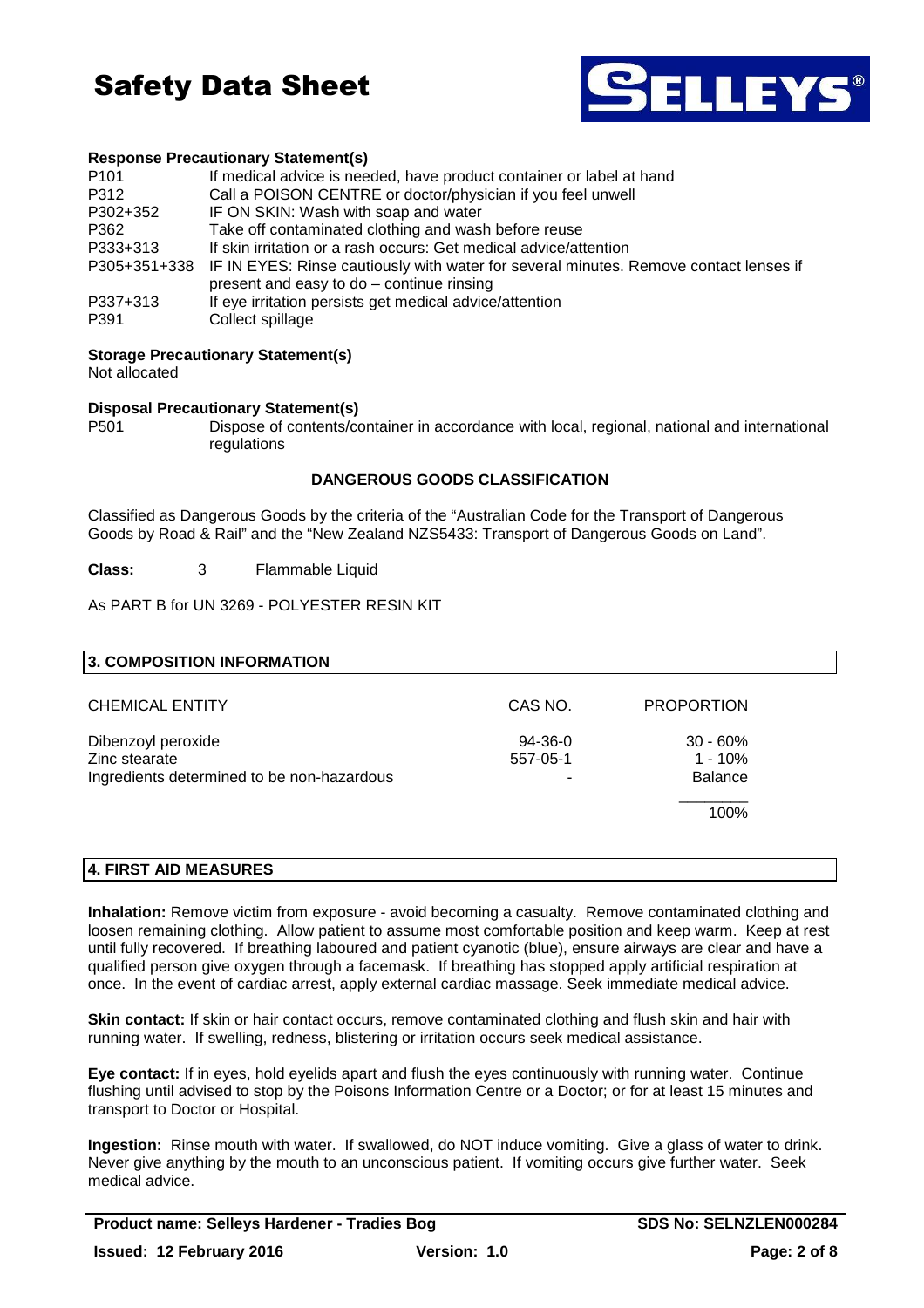

**PPE for First Aiders:** Wear overalls, chemical goggles and impervious gloves. Available information suggests that gloves made from nitrile should be suitable for intermittent contact. However, due to variations in glove construction and local conditions, the user should make a final assessment. Always wash hands before smoking, eating, drinking or using the toilet. Wash contaminated clothing and other protective equipment before storing or re-using.

**Notes to physician:** Treat symptomatically.

#### **5. FIRE-FIGHTING MEASURES**

#### **Hazchem Code:** 2YE

**Suitable extinguishing media:** If material is involved in a fire use water fog (or if unavailable fine water spray), foam, dry agent (carbon dioxide, dry chemical powder).

**Specific hazards:** Organic peroxide. Risk of explosion by shock, friction, fire or other sources of ignition. Flameproof equipment necessary in area where this chemical is being used. Nearby equipment must be earthed. Electrical requirements for work area should be assessed according to AS3000. All potential sources of ignition (open flames, pilot lights, furnaces, spark producing switches and electrical equipment etc) must be eliminated both in and near the work area. Do NOT smoke. Heating can cause expansion or decomposition leading to violent rupture of containers.

**Fire fighting further advice:** If safe to do so, remove containers from path of fire. Keep containers cool with water spray. On decomposing may emit toxic fumes. Fire fighters to wear self-contained breathing apparatus and suitable protective clothing if risk of exposure to products of decomposition.

#### **6. ACCIDENTAL RELEASE MEASURES**

#### **SMALL SPILLS**

Wear protective equipment to prevent skin and eye contamination. Wipe up with absorbent (clean rag or paper towels). Allow absorbent to dry before disposing with normal household garbage.

#### **LARGE SPILLS**

Shut off all possible sources of ignition. Clear area of all unprotected personnel. Prevent further leakage or spillage if safe to do so. Slippery when spilt. Avoid accidents, clean up immediately. Wear protective equipment to prevent skin and eye contamination and the inhalation of vapours. Work up wind or increase ventilation. Contain - prevent run off into drains and waterways. Use absorbent (soil, sand or other inert material). Collect and seal in properly labelled containers or drums for disposal. Use a spark-free shovel. If contamination of sewers or waterways has occurred advise local emergency services.

#### **Dangerous Goods – Initial Emergency Response Guide No:** 15

#### **7. HANDLING AND STORAGE**

**Handling:** Avoid skin and eye contact and inhalation of vapour.

**Storage:** Store in a cool, dry, well-ventilated place and out of direct sunlight. Store away from incompatible materials described in Section 10. Store away from sources of heat or ignition. Keep containers closed when not in use - check regularly for leaks.

This material is classified as a Dangerous Good Class 3 Flammable liquid as per the criteria of the Australian Dangerous Goods Code and must be stored in accordance with the relevant regulations.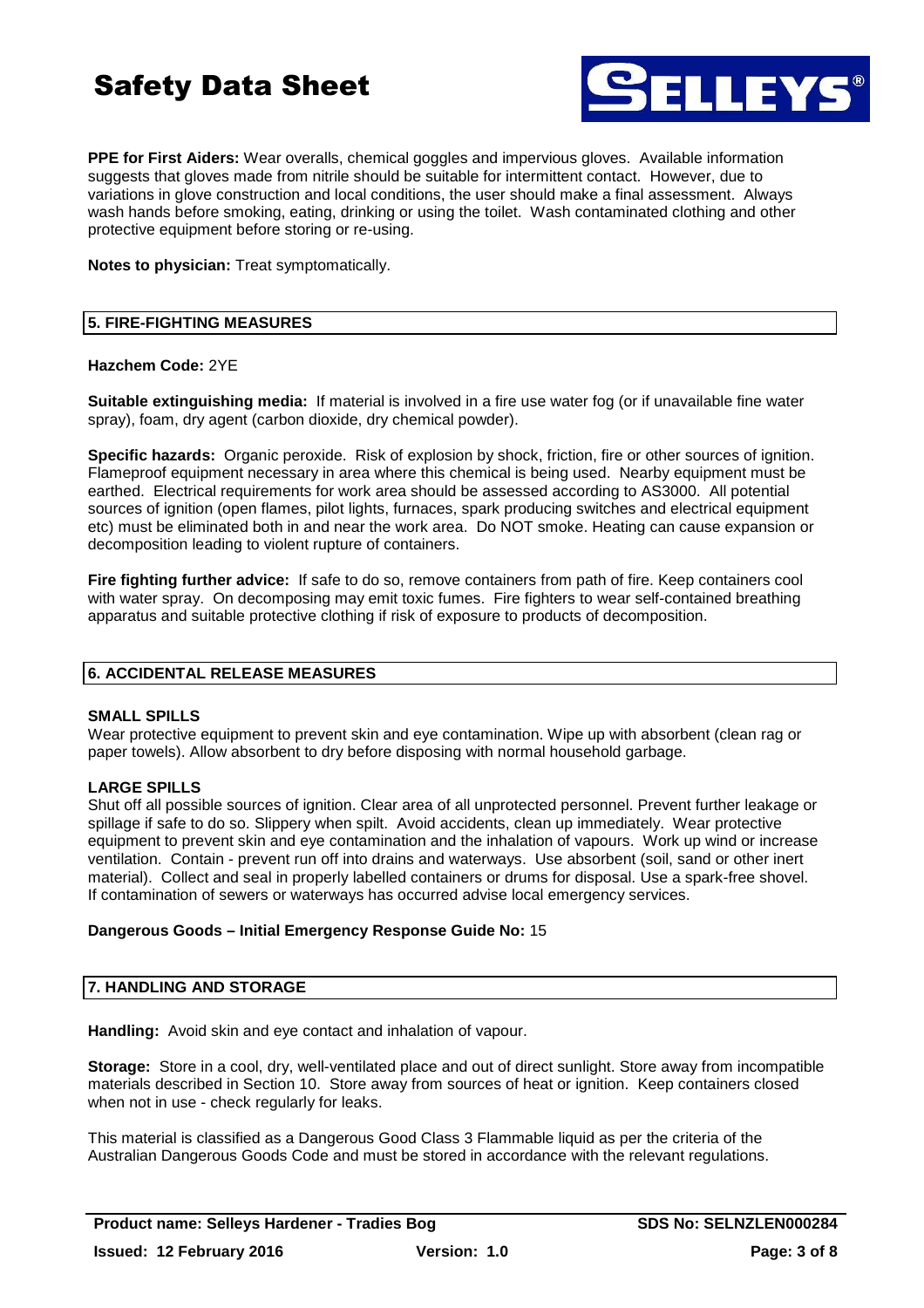

#### **8. EXPOSURE CONTROLS AND PERSONAL PROTECTION**

**National occupational exposure limits:** No value assigned for this specific material by Safe Work Australia or Department of Labour New Zealand.

**Biological Limit Values:** As per the "National Model Regulations for the Control of Workplace Hazardous Substances (Safe Work Australia)" the ingredients in this material do not have a Biological Limit Allocated.

**Engineering measures:** Ensure ventilation is adequate to maintain air concentrations below Exposure Standards. Vapour heavier than air - prevent concentration in hollows or sumps. DO NOT enter confined spaces where vapour may have collected. Keep containers closed when not in use.

**Personal protection equipment:** BLUE: OVERALLS, SAFETY SHOES, CHEMICAL GOGGLES, GLOVES.

MANUFACTURING, PACKAGING AND TRANSPORT:

Wear overalls, chemical goggles. Available information suggests that gloves made from nitrile should be suitable for intermittent contact. However, due to variations in glove construction and local conditions, the user should make a final assessment. Always wash hands before smoking, eating, drinking or using the toilet. Wash contaminated clothing and other protective equipment before storing or re-using.

RECOMMENDATIONS FOR CONSUMER USE: Wear safety glasses and gloves. Wash hands after use.

**Hygiene measures:** Keep away from food, drink and animal feeding stuffs. When using do not eat, drink or smoke. Wash hands prior to eating, drinking or smoking. Avoid skin and eye contact and inhalation of vapour. Ensure that eyewash stations and safety showers are close to the workstation location.

#### **9. PHYSICAL AND CHEMICAL PROPERTIES**

**Form / Colour / Odour:** Red paste with a mild ester odour.

| Solubility:<br>Relative Density (25 °C):<br><b>Relative Vapour Density (air=1):</b><br>Vapour Pressure (20 °C):<br>Flash Point (C):<br>Flammability Limits (%):<br>Autoignition Temperature (C):<br>% Volatile by Volume:<br>Melting Point/Range (C):<br>Boiling Point/Range (C):<br>Decomposition Point (C):<br>pH:<br><b>Viscosity:</b> | Miscible with water.<br>1.2<br>>1<br>N Av<br>N App<br>N App<br>N App<br>N Av<br>N Av<br>N Av<br>N Av<br>N Av<br>N Av |
|-------------------------------------------------------------------------------------------------------------------------------------------------------------------------------------------------------------------------------------------------------------------------------------------------------------------------------------------|----------------------------------------------------------------------------------------------------------------------|
| Total VOC (g/Litre):                                                                                                                                                                                                                                                                                                                      | N Av                                                                                                                 |
|                                                                                                                                                                                                                                                                                                                                           |                                                                                                                      |

(Typical values only - consult specification sheet)  $N Av = Not available$   $N Ap = Not applicable$ 

#### **10. STABILITY AND REACTIVITY**

**Reactivity:** No reactivity hazards are known for the material.

**Chemical stability:** This material is thermally stable when stored and used as directed.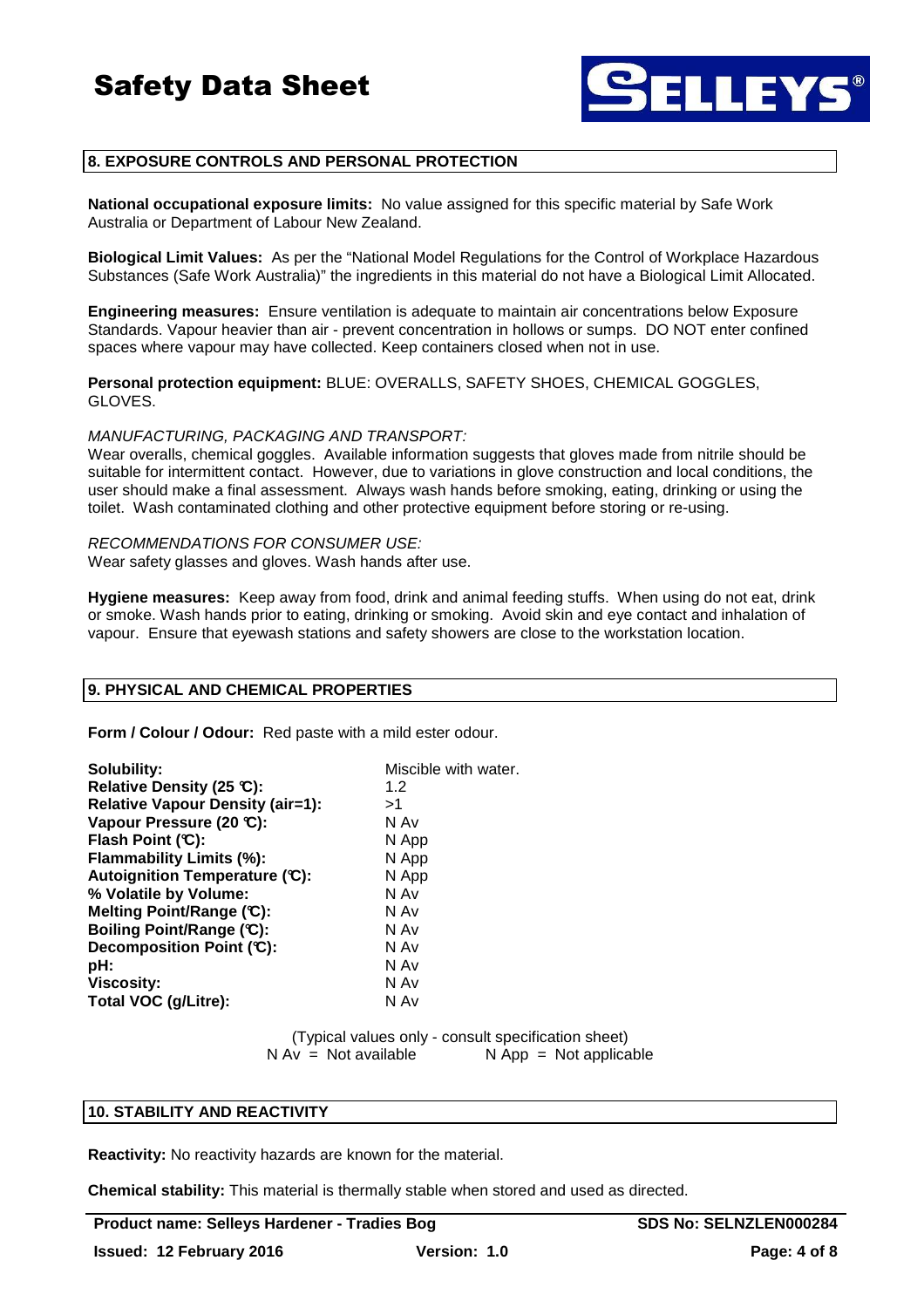

**Hazardous reactions:** No known hazardous reactions.

**Conditions to avoid:** Elevated temperatures and sources of ignition. Extreme risk of explosion by shock, friction, fire or other sources of ignition.

**Incompatible materials:** Incompatible with acids, alkalis and oxidising agents.

**Hazardous decomposition products:** Oxides of carbon and nitrogen, smoke and other toxic fumes.

#### **11. TOXICOLOGICAL INFORMATION**

No adverse health effects expected if the product is handled in accordance with this Safety Data Sheet and the product label. Symptoms or effects that may arise if the product is mishandled and overexposure occurs are:

#### **Acute Effects**

**Inhalation:** Material may be an irritant to mucous membranes and respiratory tract. Inhalation of vapour can result in headaches, dizziness and possible nausea. Inhalation of high concentrations can produce central nervous system depression, which can lead to loss of co-ordination, impaired judgement and if exposure is prolonged, unconsciousness.

**Skin contact:** Contact with skin may result in irritation. A skin sensitiser. Repeated or prolonged skin contact may lead to allergic contact dermatitis.

**Ingestion:** Swallowing can result in nausea, vomiting and irritation of the gastrointestinal tract. Swallowing may result in nervous system depression. If the victim is uncoordinated there is greater likelihood of vomit entering the lungs and causing subsequent complications.

**Eye contact:** An eye irritant.

#### **Acute toxicity**

**Inhalation:** This material has been classified as non-hazardous.

**Skin contact:** This material has been classified as non-hazardous.

**Ingestion:** This material has been classified as non-hazardous.

**Corrosion/Irritancy:** Eye: this material has been classified as a Category 6.4A Hazard (reversible effects to eyes).

Skin: this material has been classified as not corrosive or irritating to skin.

**Sensitisation:** Inhalation: this material has been classified as not a respiratory sensitiser. Skin: this material has been classified as a Category 6.5B Hazard (skin sensitiser).

**Aspiration hazard:** This material has been classified as non-hazardous.

**Specific target organ toxicity (single exposure):** This material has been classified as non-hazardous.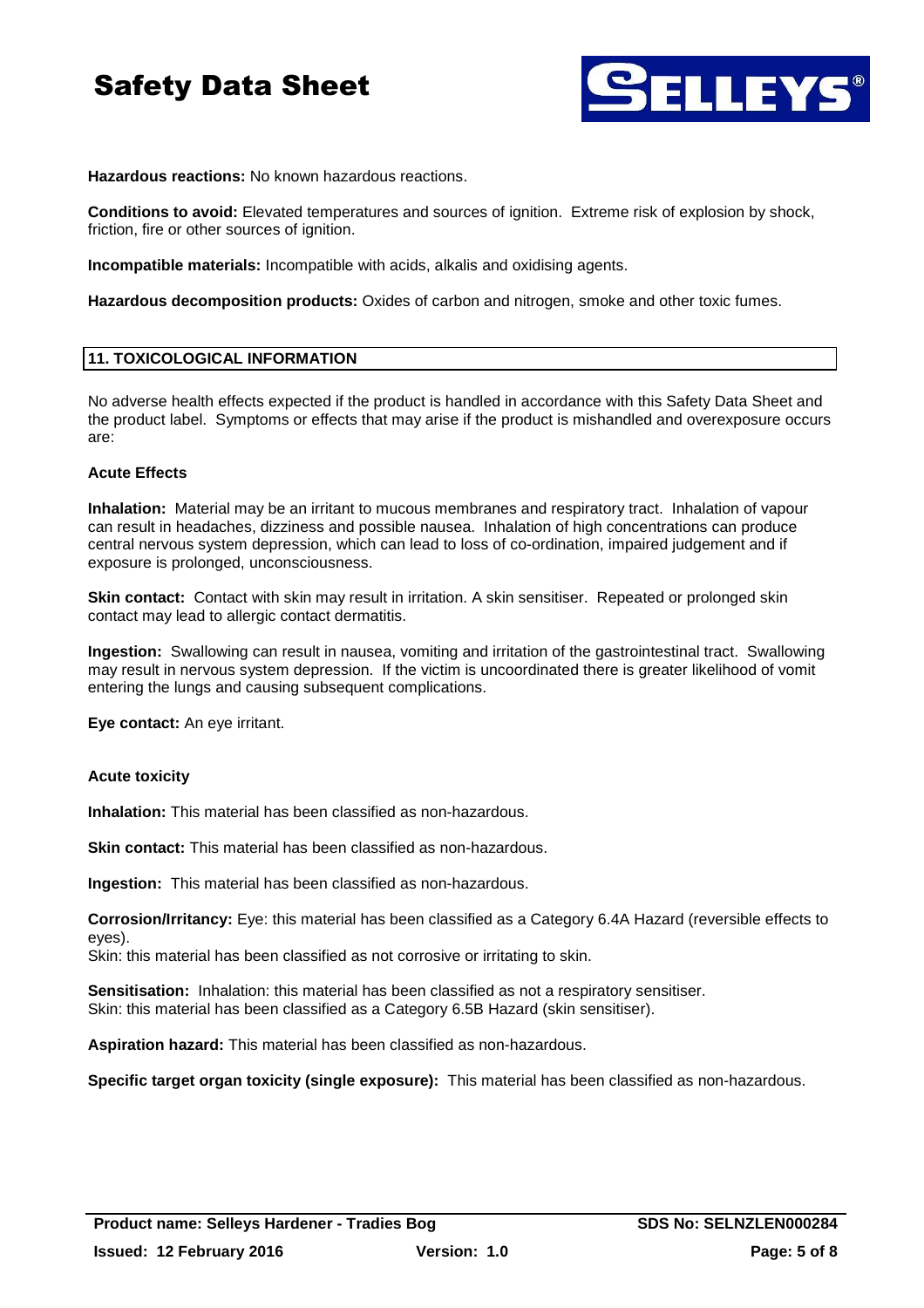

#### **Chronic Toxicity**

**Mutagenicity:** This material has been classified as non-hazardous.

**Carcinogenicity:** This material has been classified as non-hazardous.

**Reproductive toxicity (including via lactation):** This material has been classified as non-hazardous.

**Specific target organ toxicity (repeat exposure):** This material has been classified as non-hazardous.

#### **12. ECOLOGICAL INFORMATION**

Avoid contaminating waterways.

**Acute aquatic hazard:** This material has been classified as a Category Acute 9.1B Hazard. Acute toxicity estimate (based on ingredients): 1 - 10 mg/L

**Long-term aquatic hazard:** No information is available to complete an assessment.

**Ecotoxicity:** No information available.

**Persistence and degradability:** No information available.

**Bioaccumulative potential:** No information available.

**Mobility:** No information available.

#### **13. DISPOSAL CONSIDERATIONS**

Persons conducting disposal, recycling or reclamation activities should ensure that appropriate personal protection equipment is used, see "Section 8. Exposure Controls and Personal Protection" of this SDS.

If possible material and its container should be recycled. If material or container cannot be recycled, dispose in accordance with local, regional, national and international Regulations.

#### **14. TRANSPORT INFORMATION**

#### **ROAD AND RAIL TRANSPORT**

Classified as Dangerous Goods by the criteria of the "Australian Code for the Transport of Dangerous Goods by Road & Rail" and the "New Zealand NZS5433: Transport of Dangerous Goods on Land".

| UN No:                              | 3269 |
|-------------------------------------|------|
| <b>Dangerous Goods Class:</b>       | 3    |
| <b>Packing Group:</b>               | Ш    |
| <b>Hazchem Code:</b>                | 2YF  |
| <b>Emergency Response Guide No:</b> | 15   |

**Proper Shipping Name:** POLYESTER RESIN KIT

**Segregation Dangerous Goods:** Not to be loaded with explosives (Class 1), flammable gases (Class 2.1), if both are in bulk, toxic gases (Class 2.3), spontaneously combustible substances (Class 4.2), oxidising agents (Class 5.1), organic peroxides (Class 5.2) or radioactive substances (Class 7), however exemptions may apply.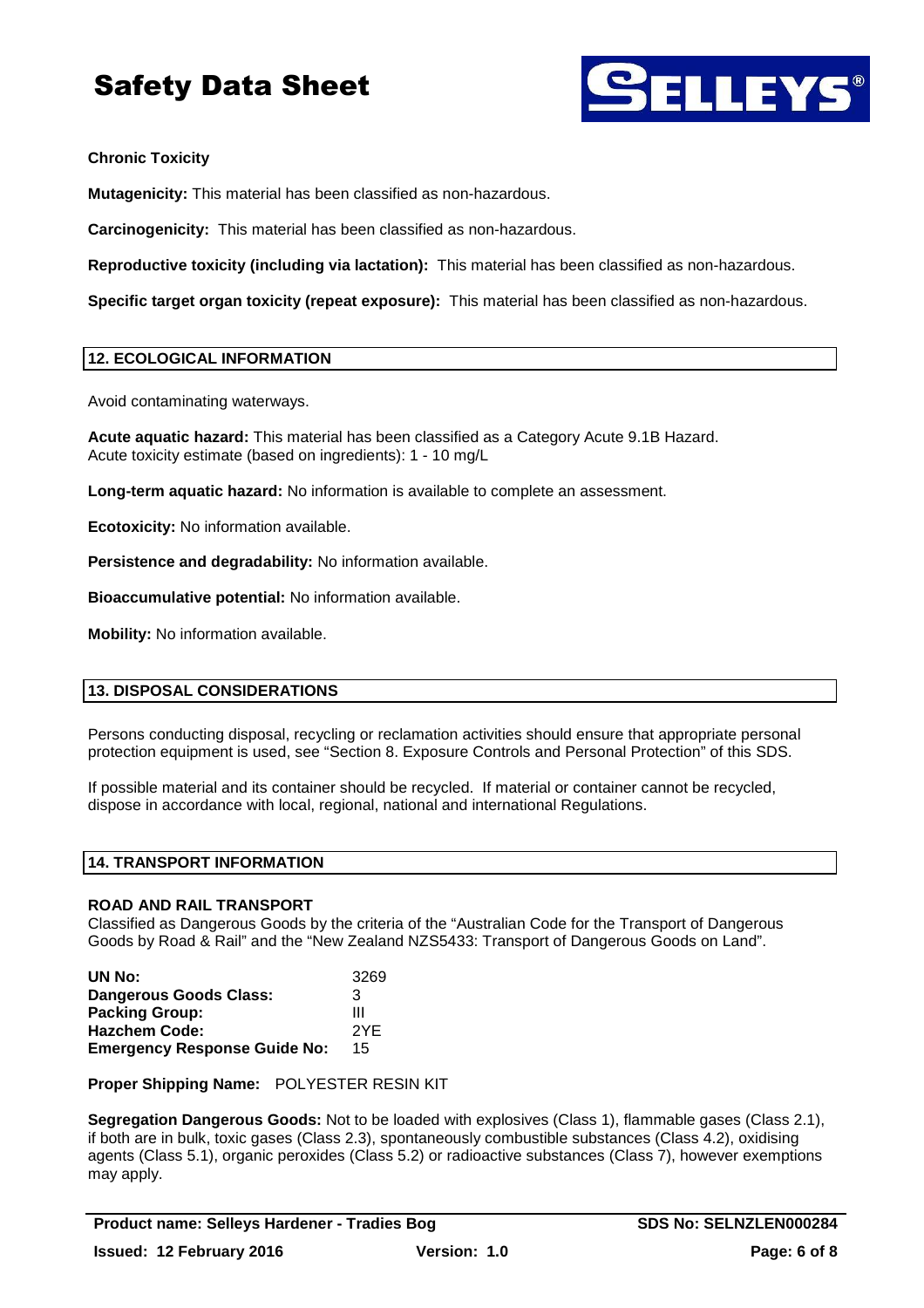



#### **MARINE TRANSPORT**

Classified as Dangerous Goods by the criteria of the International Maritime Dangerous Goods Code (IMDG Code) for transport by sea.

| UN No:                 | 3269 |
|------------------------|------|
| Dangerous Goods Class: | 3    |
| <b>Packing Group:</b>  | Ш    |

**Proper Shipping Name:** POLYESTER RESIN KIT

#### **AIR TRANSPORT**

Classified as Dangerous Goods by the criteria of the International Air Transport Association (IATA) Dangerous Goods Regulations for transport by air.

| UN No:                 | 3269 |
|------------------------|------|
| Dangerous Goods Class: | 3    |
| <b>Packing Group:</b>  | Ш    |

**Proper Shipping Name:** POLYESTER RESIN KIT

#### **15. REGULATORY INFORMATION**

#### **This material is not subject to the following international agreements:**

Montreal Protocol (Ozone depleting substances) The Stockholm Convention (Persistent Organic Pollutants) The Rotterdam Convention (Prior Informed Consent)

#### **This material is subject to the following international agreements:**

Basel Convention (Hazardous Waste)

• Wastes from production, formulation and use of resins, latex, plasticizers, glues/adhesives

- International Convention for the Prevention of Pollution from Ships (MARPOL)
	- Annex III Harmful Substances carried in Packaged Form

#### **This material/constituent(s) is covered by the following requirements:**

- The Standard for the Uniform Scheduling of Medicines and Poisons (SUSMP) established under the Therapeutic Goods Act (Commonwealth).
- All the constituents of this material are listed on the Australian Inventory of Chemical Substances (AICS).